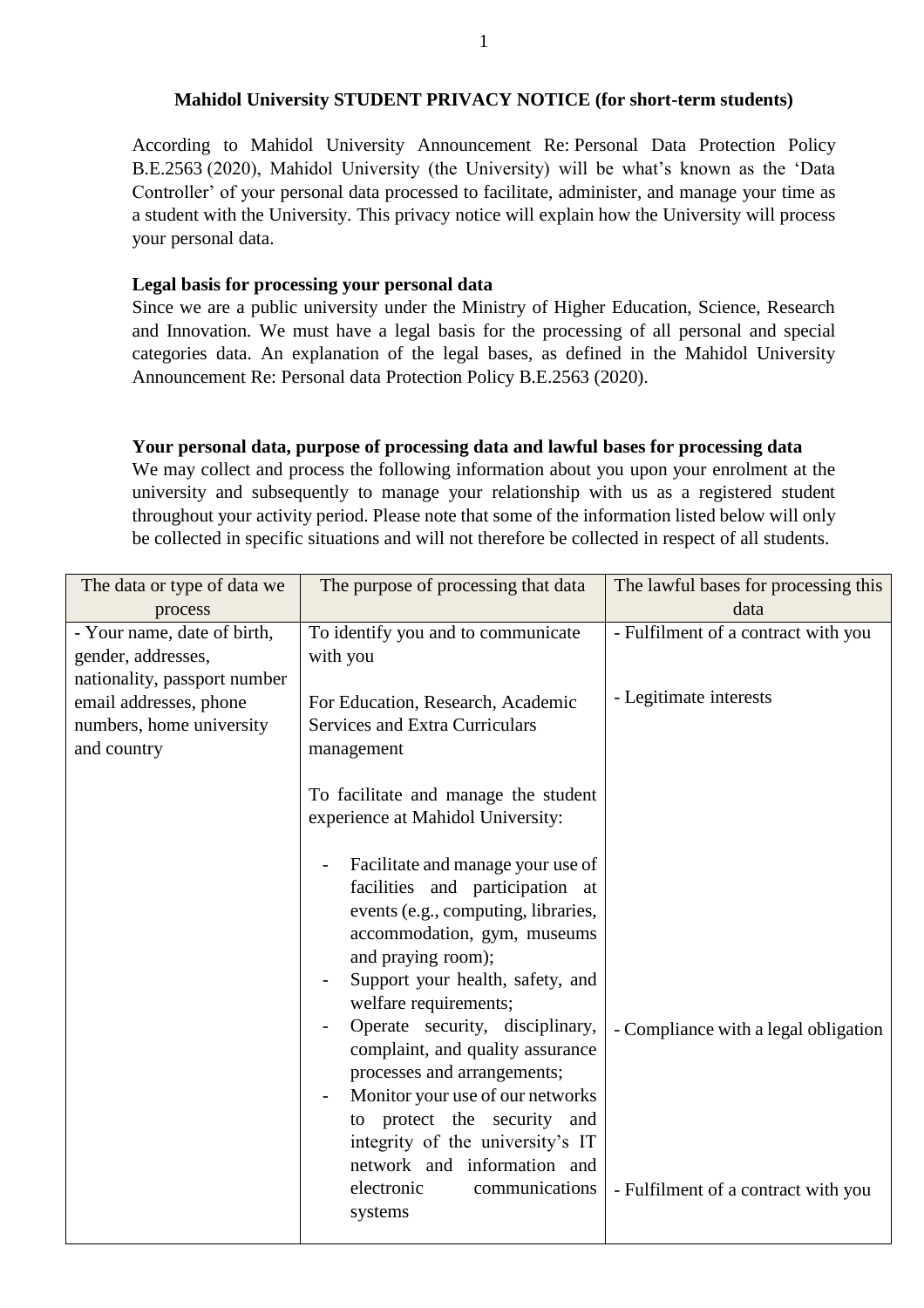|                                                                               | To provide data to internal audit /         |                                       |  |  |
|-------------------------------------------------------------------------------|---------------------------------------------|---------------------------------------|--|--|
|                                                                               | external audit such as the Ministry of      |                                       |  |  |
|                                                                               | Higher Education, Science, Research         |                                       |  |  |
|                                                                               | and Innovation                              |                                       |  |  |
|                                                                               |                                             |                                       |  |  |
|                                                                               |                                             |                                       |  |  |
|                                                                               | For data analytics                          |                                       |  |  |
|                                                                               |                                             |                                       |  |  |
|                                                                               | tuition<br>collection<br>fees<br>For<br>and |                                       |  |  |
|                                                                               | purposes and scholarships                   |                                       |  |  |
| - Your dietary requirements,                                                  | To help you manage your health while        | - Where you have given us             |  |  |
| health problems and special                                                   | you are with us                             | consent                               |  |  |
| requirements or disabilities                                                  |                                             |                                       |  |  |
| - Religion and beliefs*                                                       |                                             | - Legitimate interests (to assist you |  |  |
|                                                                               |                                             | if required)                          |  |  |
| - Your emergency contact                                                      | To contact your family or close friends     | - To protect your vital interests     |  |  |
|                                                                               | in case of emergency                        |                                       |  |  |
| - Your English proficiency                                                    | To offer you the most appropriate           | - Fulfilment of a contract with you   |  |  |
| test and education                                                            | courses                                     |                                       |  |  |
| background                                                                    |                                             |                                       |  |  |
| - Your educational records                                                    | while<br>To manage your<br>progress         | - Fulfilment of a contract with you   |  |  |
| and test or exam results for                                                  | studying with us                            |                                       |  |  |
| credit bearing                                                                |                                             |                                       |  |  |
| - Your images                                                                 | To generate a student ID card               | - Fulfilment of a contract with you   |  |  |
|                                                                               |                                             |                                       |  |  |
|                                                                               | To maintain security                        | - Legitimate interests (for keeping   |  |  |
|                                                                               |                                             | our staff and students safe)          |  |  |
|                                                                               |                                             |                                       |  |  |
|                                                                               |                                             |                                       |  |  |
|                                                                               | To promote our educational activities       | - Where you have given us             |  |  |
|                                                                               | and show prospective students/parents       | consent                               |  |  |
|                                                                               | (individual)                                |                                       |  |  |
|                                                                               |                                             |                                       |  |  |
|                                                                               | To promote our educational activities       | - Legitimate interests                |  |  |
|                                                                               | and show prospective students/parents       |                                       |  |  |
|                                                                               | (group photo / activities)                  |                                       |  |  |
|                                                                               |                                             |                                       |  |  |
| - CCTV footages                                                               | For security management                     | - Legitimate interests (to maintain   |  |  |
|                                                                               |                                             | building and personal security)       |  |  |
| * This might affect the limitation of our services during your stay on campus |                                             |                                       |  |  |
|                                                                               |                                             |                                       |  |  |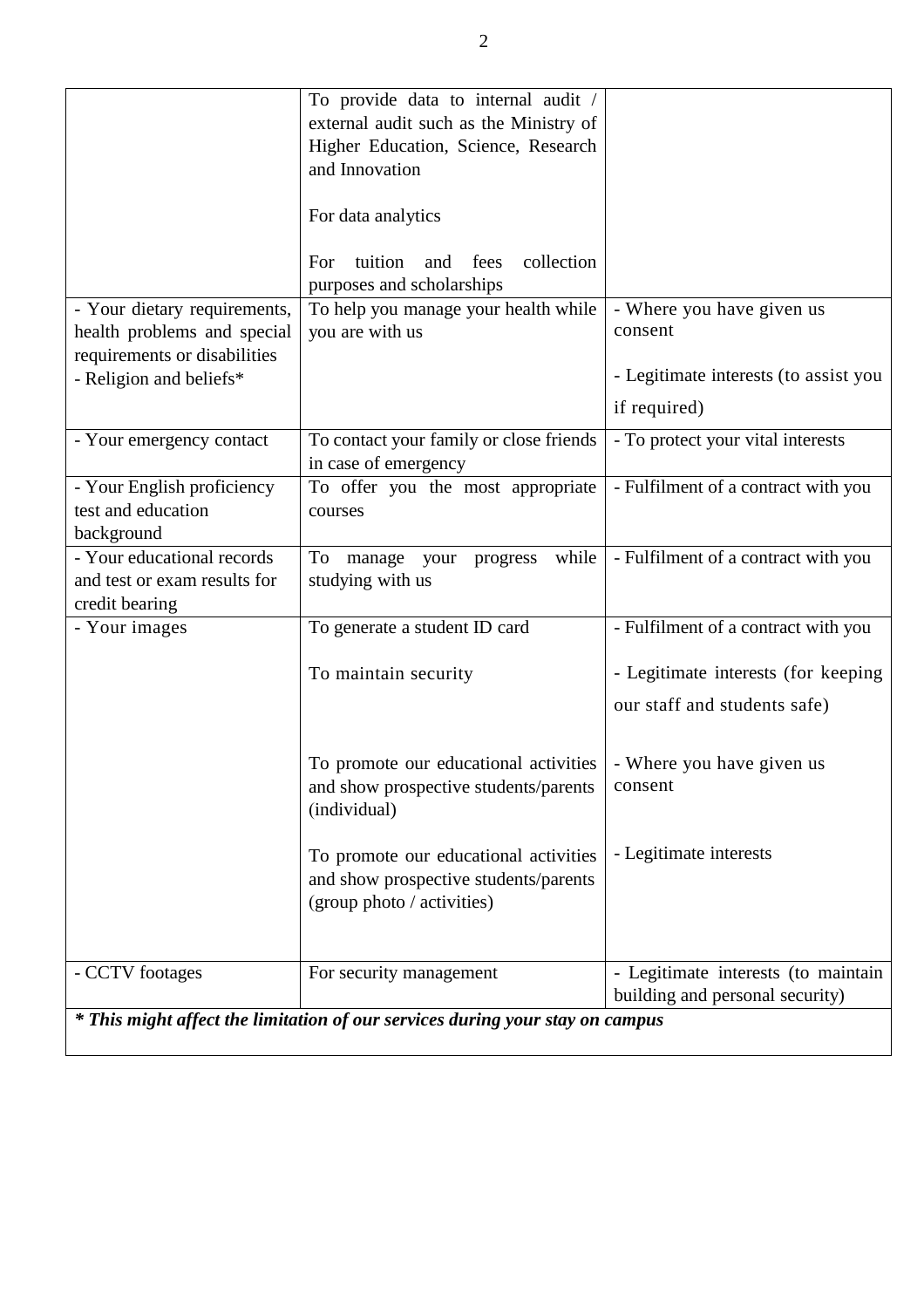## **Who we share it with and why**

We may need to share information about you with the organizations listed in the table below, for the listed reasons.

| Organization name                      | The reason for sharing                      |  |
|----------------------------------------|---------------------------------------------|--|
| Division of Academic Affairs           | To verify the registration status           |  |
|                                        | To share details of your academic progress  |  |
| Division of IT Division                | To generate Internet account                |  |
| Division of Finance                    | For processing payments                     |  |
| Library and on campus facilities       | To facilitate the student experience at the |  |
|                                        | university                                  |  |
| <b>Partner</b> institutions            | To exchange information                     |  |
| External examiners<br>academic<br>for  | To provide data on international students   |  |
| administration and quality development |                                             |  |
| Ministry of Higher Education, Science, | To provide data on international students   |  |
| <b>Research and Innovation</b>         |                                             |  |
|                                        |                                             |  |

## **Information sources**

The University will obtain your personal data directly from you through your application and the registration process, during your time with us.

### **Keeping your personal data safe**

The University has a series of technical and organizational measures in place to ensure that your personal data is protected and safeguarded. Please see the University's Information Security webpages for more information at www.privacy.mahidol.ac.th

### **Retentions**

After the completion of studies, please note that the University will be required to retain some data to meet requirements to keep records for maximum 3 years. Minimal data will also be retained permanently and anonymously to ensure a record of your educational achievements and qualifications.

### **Your rights**

Please note that the ability to exercise these rights will vary and depend on the legal basis on which the processing is being carried out. Under data protection legislation and as a student of the University, you have a right to:

(1) Access to and obtain copy of the personal data related to you which is under responsibility of the University or to request the disclosure of the acquisition of the personal data obtained without your consent.

(2) Receive the personal data related to you. In this case, the University shall arrange such data in a readable or commonly used format with an automatic tools or equipment, and such format can be used or disclosed the personal data through automated means. Additionally, the right to request the University to send or transfer the personal data in such format to another data controller if it can be done by the automated means, and the right to directly obtain the personal data in such format transferred by the University to another data controller except where technically infeasible.

(3) Object the collection, use, and disclosure of your personal data.